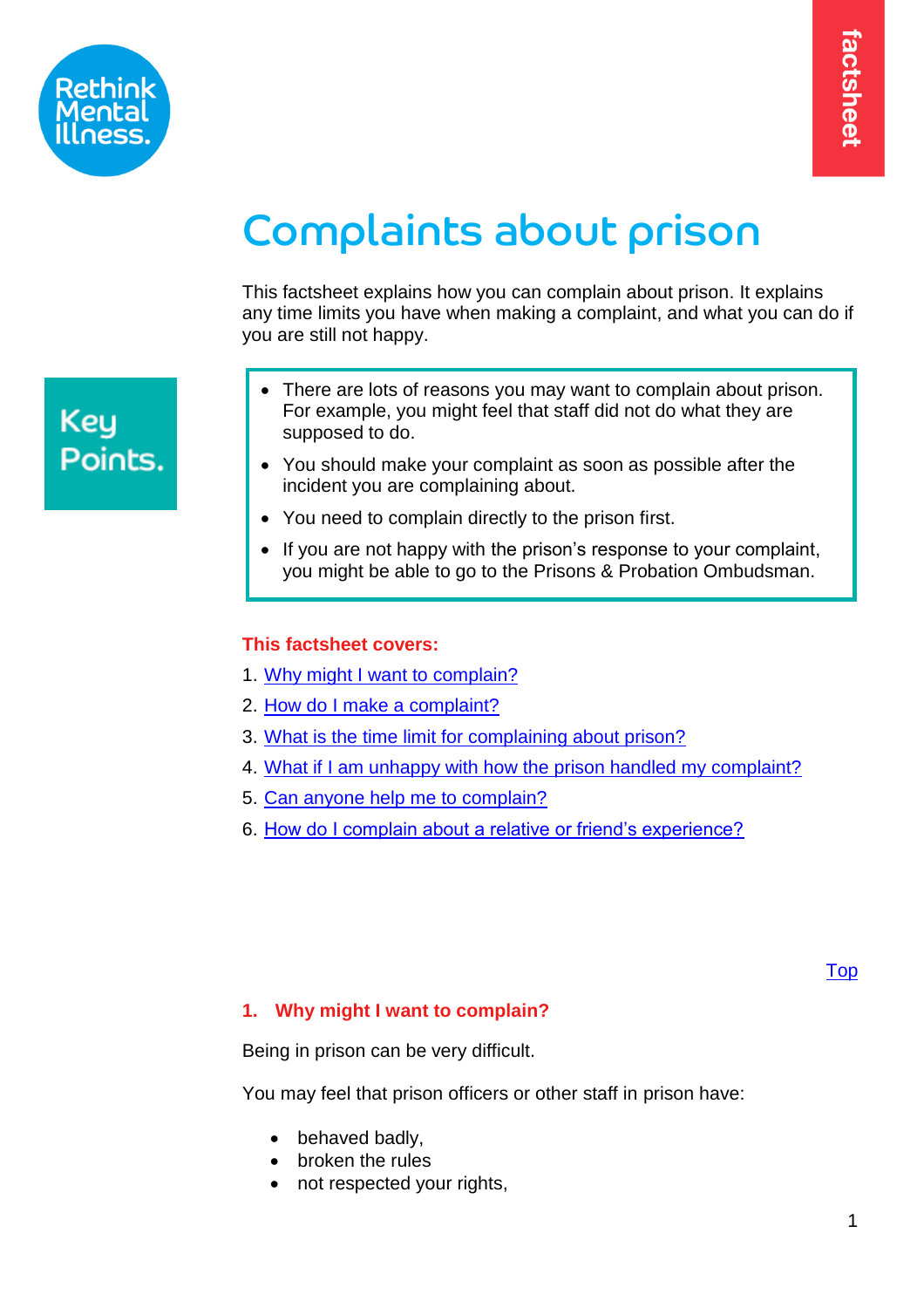- treated you unfairly because of your mental health issues, or
- not considered your mental health issues, even though you told staff about them.

You can complain if you are not happy with the prison's services, such as cleaning facilities or healthcare. Some things that you might want to complain about are called 'reserved subjects'. The prison can't deal with these complaints. But they will pass them to someone who can. <sup>1</sup> You can find more information about reserved subjects in [Section 2](#page-3-0) of this factsheet.

Below are some of the things you should include in your complaint.

- Which prison are you complaining about?
- Where and when were the incidents you are complaining about?
- Who was involved?
- What was said and done?
- Was any damage or injury caused?
- Are there any witnesses? If there are, include their details.

#### **I want to complain about my healthcare. What do I do?**

You need to follow a different complaints process if you are not happy with your healthcare.

You can find more information about complaints about healthcare in [Section 2](#page-3-1) of this factsheet.

#### **I want to complain about my sentence or charge. What do I do?**

You can find more information about appealing your sentence or charge in our '**Complaints about court'** factsheet at [www.rethink.org.](http://www.rethink.org/) Or call our General Enquiries team on 0121 522 7007, and ask them to send you a copy of our factsheet.

#### **I want to complain about my solicitor. What do I do?**

You can find more information about complaining about your solicitor in our '**Legal advice**' factsheet at [www.rethink.org.](http://www.rethink.org/) Or call our General Enquiries team on 0121 522 7007, and ask them to send you a copy of our factsheet.

#### [Top](#page-0-1)

#### <span id="page-1-0"></span>**2. How do I make a complaint?**

Speak to a member of staff if you are worried about something in prison. You could talk to your personal officer or another member of staff to try to solve the problem. If this doesn't help, you can make a complaint.

To make a complaint, you should fill in a form, called a COMP 1. It should be easy to find a copy of this form. Once you've filled it in, you should put it in the complaint box. The complaint box should be easy to find, but not directly outside the wing office.<sup>2</sup>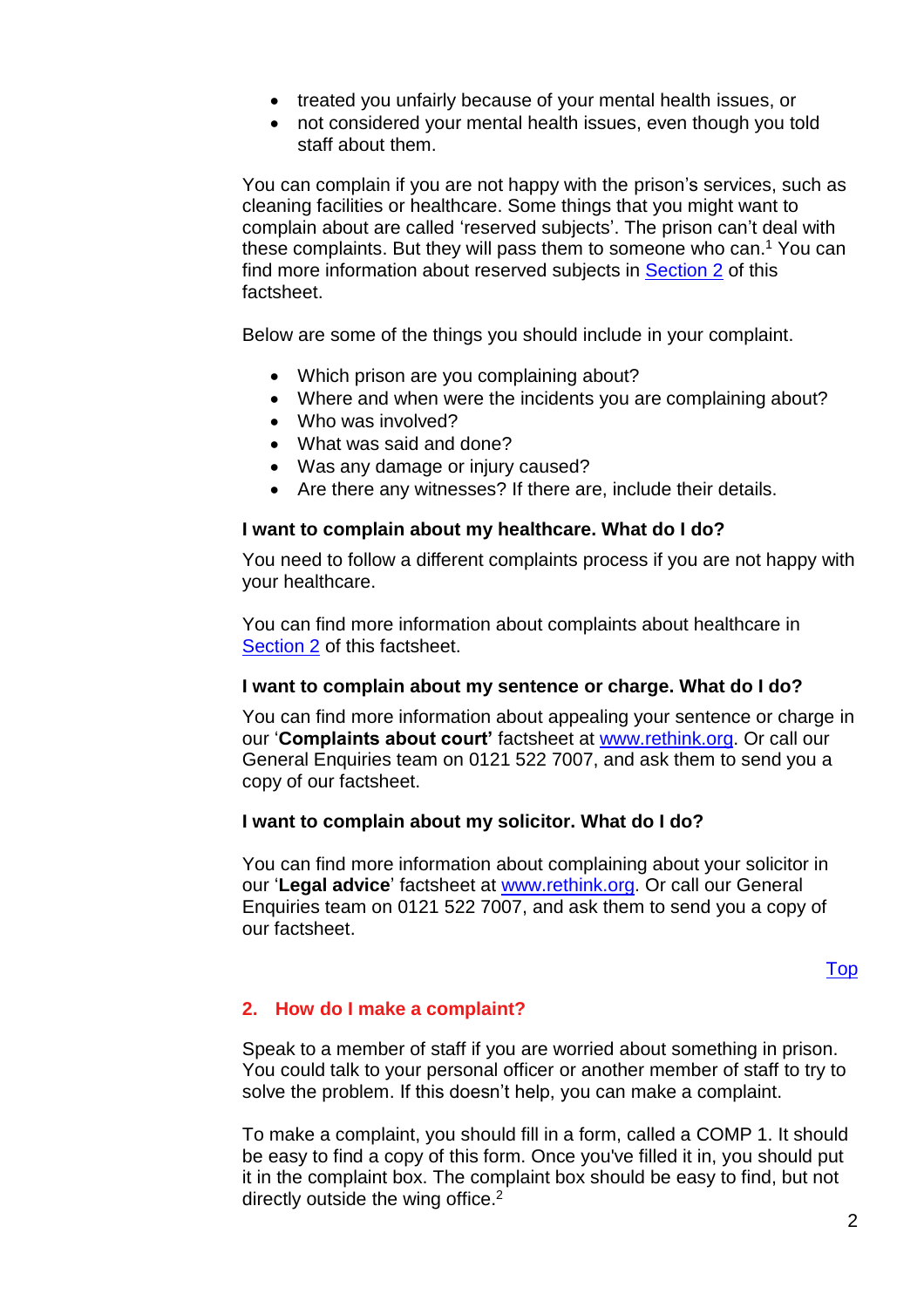If you would find it hard to fill in the form, a member of staff should write down your complaint for you. Or you can ask for other formats to be used, like Braille or audio cassette.<sup>3</sup>

You should get a reply within 5 working days. Or 10 working days, if you are complaining about a member of staff.<sup>4</sup> This might be a full answer, or a letter to say they are dealing with your complaint. But they should always give you a full answer within the time limit, if they can. 5

#### **I'm not happy with the prison's response to my complaint. Can I get someone else to look at it?**

You can fill in an appeal form if you are not happy with the prison's reply. This is called a COMP 1A.<sup>6</sup> The prison will look at your complaint again. You have 7 days to appeal after you get your response.<sup>7</sup>

The prison should reply to your appeal within 5 working days. $8$  The person dealing with your appeal should work at a higher level than the person who looked at your complaint the first time.<sup>9</sup>

#### **I'm still not happy with the prison's response to my complaint. Who do I complain to?**

You can contact the Prisons & Probation Ombudsman (PPO) if you are still not happy with the prison's reply.<sup>10</sup> There is more information about this in [Section 4](#page-4-1) of this factsheet.

#### **Independent Monitoring Board (IMB)**

You can ask the IMB to look at your complaint at any time.<sup>11</sup> But it is best to try to sort it with prison staff first.<sup>12</sup>

The IMB is independent from the prison. They monitor day-to-day life in prison. They make sure that staff give you the right standard of care and treat you decently.<sup>13</sup> They can listen to any problems you're having.<sup>14</sup> Your wing should have a leaflet about them. They can't change a decision that the prison has already made. But they can ask the governor why they made a decision. Or suggest what else the prison could do.<sup>15</sup>

#### **Can I complain in a more private way?**

You can complain in a more private way. This is called a 'confidential access' complaint.

A confidential access complaint goes directly to the person you address it to, without anyone else seeing it.<sup>16</sup> You can do this if your complaint is about something very serious or sensitive that you don't want other people to know.<sup>17</sup>

You can address a confidential access complaint to the:<sup>18</sup>

- prison governor,
- head of the Independent Monitoring Board, or
- Deputy Director of Custody (DDC).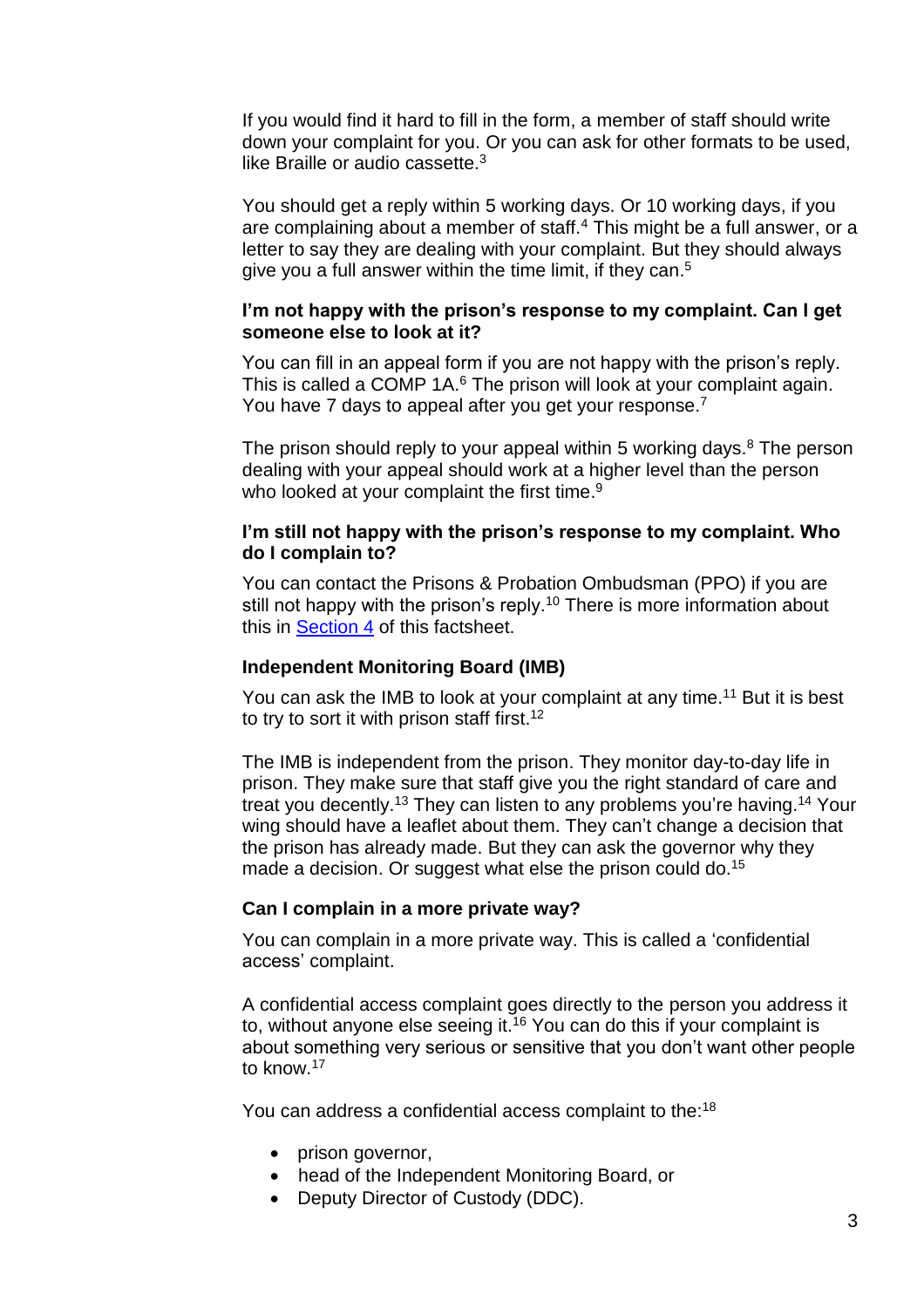Fill in a COMP 2 form to make a confidential access complaint.<sup>19</sup>

Send it in a sealed envelope. The prison should have envelopes that have the addresses pre-printed for you. $^{\mathrm{20}}$ 

Although your complaint is more private, the person you complain to may still need to speak to other people about it. This could include the person you are complaining about. But they should not share your complaint with anyone who does not need to know.<sup>21</sup>

You should not use this process to try to speed up an ordinary complaint.<sup>22</sup>

#### <span id="page-3-1"></span>**Complaining about healthcare in prison**

You should get the same healthcare and treatment in prison as anyone outside prison.<sup>23</sup>

You can have medication and support from the prison healthcare team if you have a mental illness. You should also be able to see a doctor, dentist, optician, or other healthcare professionals for your physical health.<sup>24</sup>

All healthcare services for prisoners are funded by NHS England.<sup>25</sup> So you should complain to NHS England about any problems you have with the prison's healthcare service. This applies even if your prison's healthcare service is managed by a private company.<sup>26</sup>

You can find contact details for NHS England in the [Useful Contents](#page-7-0) section at the end of this factsheet.

#### <span id="page-3-0"></span>**Complaining about a reserved subject**

You still fill in a COMP 1 form if you want to complain about a reserved subject. Reserved subjects are things that can't be dealt with by the prison itself. They are:<sup>27</sup>

- complaints about the prison governor,
- court action against the prison service, and
- appealing your deportation under immigration law.

The prison will pass a complaint about a reserved subject to the department that can deal with it.<sup>28</sup> You should get a reply within 6 weeks.<sup>29</sup> If you are not happy with the reply, you can contact the Prisons & Probation Ombudsman.<sup>30</sup> There is more information about this in **Section** [4](#page-4-1) of this factsheet.

#### **Can I change my mind about complaining?**

You can usually stop your complaint at any time. You need to tell a member of staff. They will arrange for you to write on your complaint that you want to withdraw it.<sup>31</sup>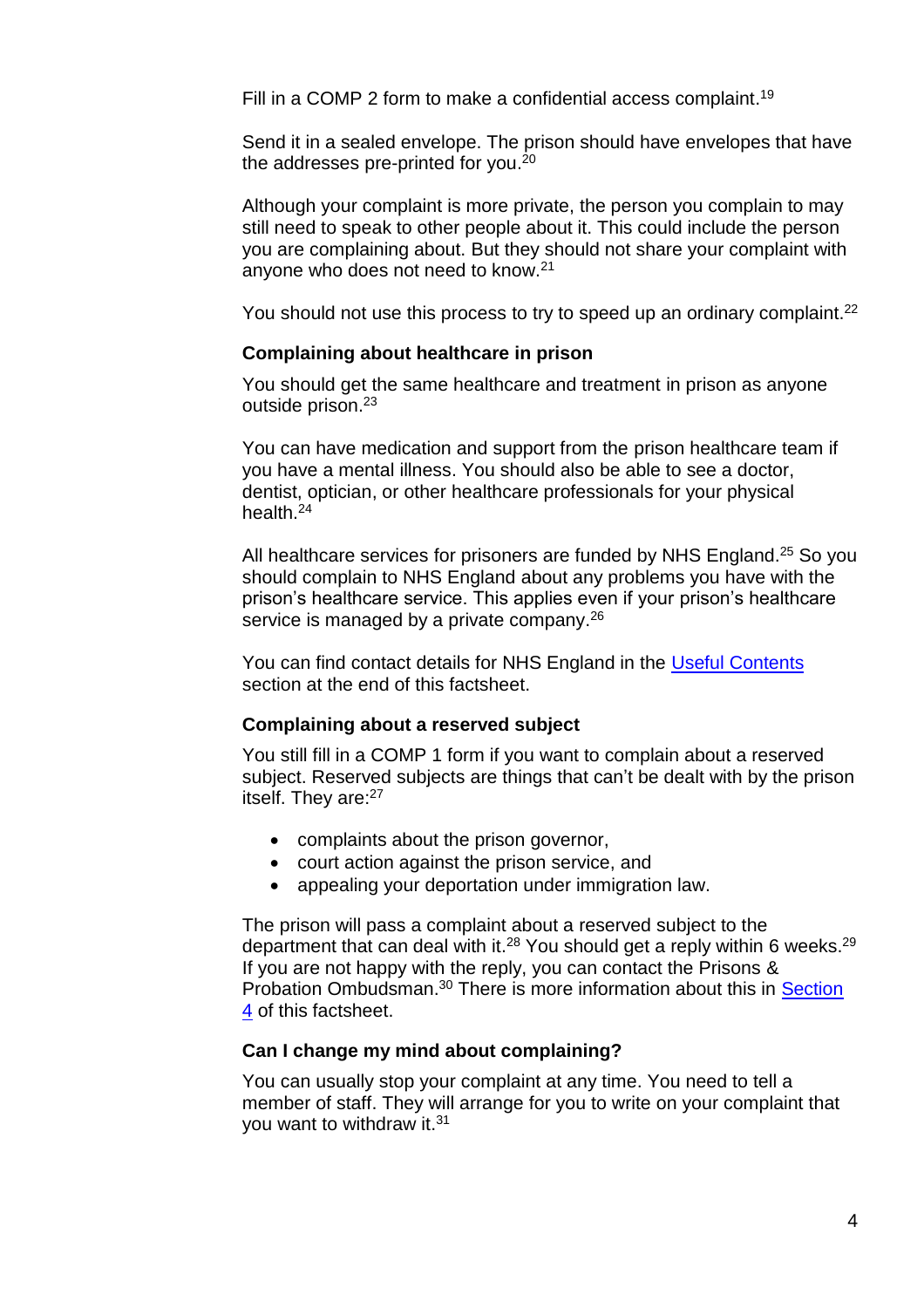The only exception to this is if you have accused a member of staff of doing something. Sometimes the prison will want to keep on investigating this. $32$ 

You can find more information about:

- Complaints: NHS and Social Services
- Healthcare in prison

at [www.rethink.org.](http://www.rethink.org/) Or call our General Enquiries team on 0121 522 7007, and ask them to send you a copy of our factsheet.

#### [Top](#page-0-1)

#### <span id="page-4-0"></span>**3. What is the time limit for complaining about prison?**

You should complain within 3 months. The 3 months will begin from:<sup>33</sup>

- the date the problem started, or
- the date you found out about the problem.

The prison may accept a late complaint if there's a good reason for it being late. Or if your complaint is so serious that it must be investigated.<sup>34</sup>

#### [Top](#page-0-1)

#### <span id="page-4-1"></span>**4. What if I am unhappy with how the prison handled my complaint?**

You can contact the Prisons & Probation Ombudsman (PPO) if you are not happy with the prison's reply to your complaint. The PPO is independent from the Prison Service. They look into complaints and problems in prison.

#### **When can I contact the PPO?**

You can only contact the PPO once the prison has given you a final response to your complaint. You have to go through the prison's complaints process before you can ask the PPO to look at your complaint.

You have 3 months to contact the PPO once you have a final response to your complaint.<sup>35</sup> You need to contact the ombudsman within 12 months  $Of<sup>36</sup>$ 

- the date the problem started, or
- the date you found out about the problem.

You can find the PPO's contact details in the [Useful Contacts](#page-7-0) section of this factsheet.

#### **What should I tell the PPO?**

You should tell the PPO why you're unhappy with the prison's reply. And you should send any paperwork you have from the prison's complaint process.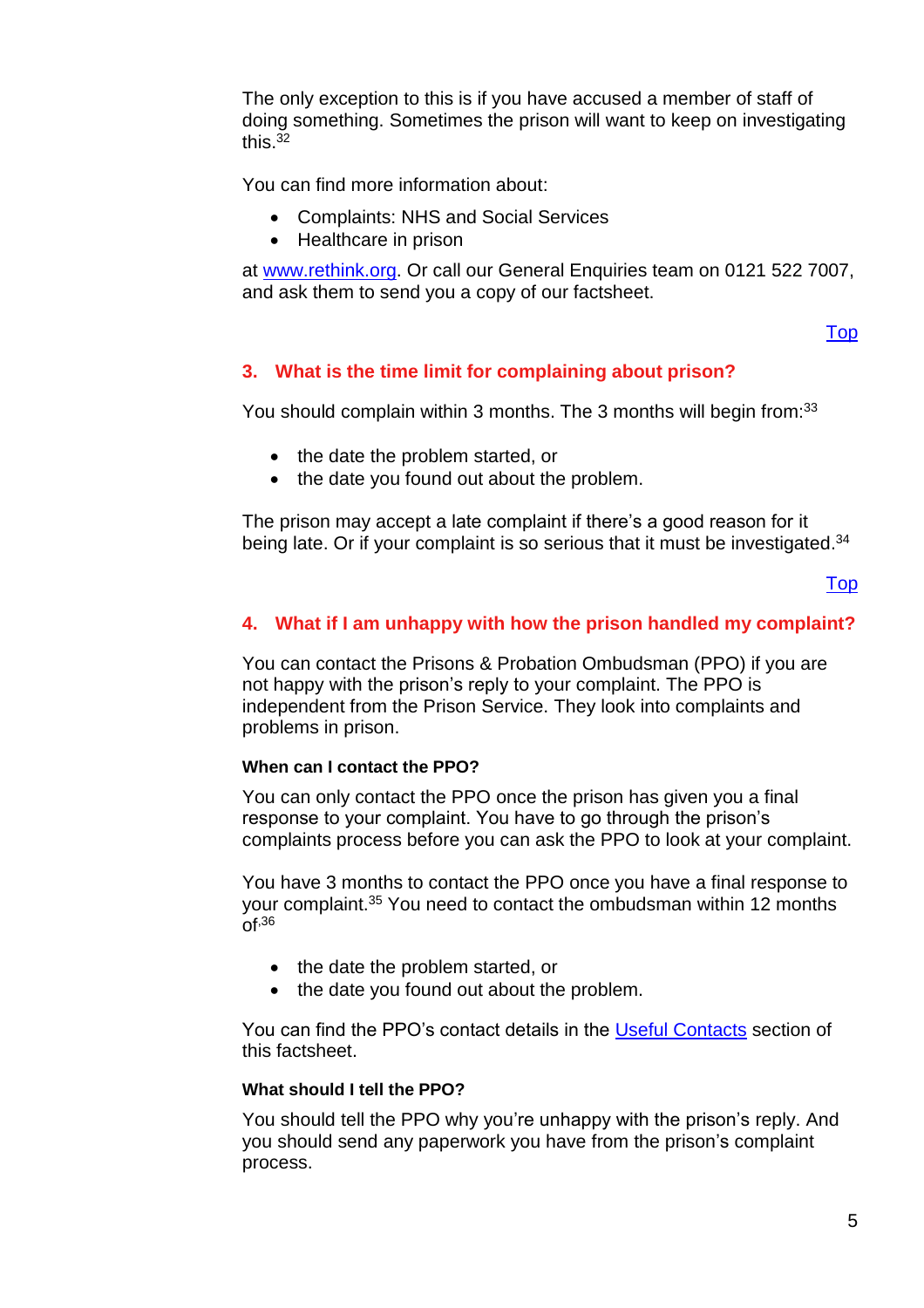If you don't want prison staff to read your letter, write 'Confidential Access' on the envelope and seal it.<sup>37</sup>

#### **How will the PPO deal with my complaint?**

The PPO should contact you within 10 days to tell you if they will investigate your complaint. If they won't investigate your complaint, they will tell you why. 38

If the PPO investigates your complaint, they should finish their investigation within 12 weeks. But it may take longer if your complaint is serious.<sup>39</sup>

#### **What can I do if I disagree with the PPO's decision?**

You can write back to the PPO if you disagree with their decision. You might think that the PPO does not understand your complaint. Or that they have missed something important.

If they agree with you, the PPO can reopen your complaint, and do more work on it. The PPO will write to you with an explanation if they do not change their decision.<sup>40</sup>

#### **What can I do if I still disagree with the PPO's decision?**

If you are still unhappy with the PPO's decision, you can complain to the Parliamentary & Health Service Ombudsman (PHSO).<sup>41</sup>

To complain to the PHSO, you need to fill out their complaint form. You can find this on their website here:

[www.ombudsman.org.uk/making-complaint/complain-us-getting](http://www.ombudsman.org.uk/making-complaint/complain-us-getting-started/complaint-forms)[started/complaint-forms.](http://www.ombudsman.org.uk/making-complaint/complain-us-getting-started/complaint-forms)

Or you can call them to ask for a copy. Their contact details are in the [Useful Contacts](#page-7-0) section of this factsheet.

You then need to pass the complaint form to your local MP.<sup>42</sup> To find out who your local MP is, go to this website: [www.parliament.uk/mps-lords](http://www.parliament.uk/mps-lords-and-offices/mps)[and-offices/mps.](http://www.parliament.uk/mps-lords-and-offices/mps) Or contact the House of Commons Enquiry Service. Their contact details are in the [Useful Contacts](#page-7-0) section of this factsheet.

[Top](#page-0-1)

#### <span id="page-5-0"></span>**5. Can anyone help me to complain?**

You can ask the following people to help you to make a complaint:

- a friend or relative,
- another prisoner,
- your Personal Officer,
- another member of prison staff,
- an advocate, or
- your local member of parliament (MP).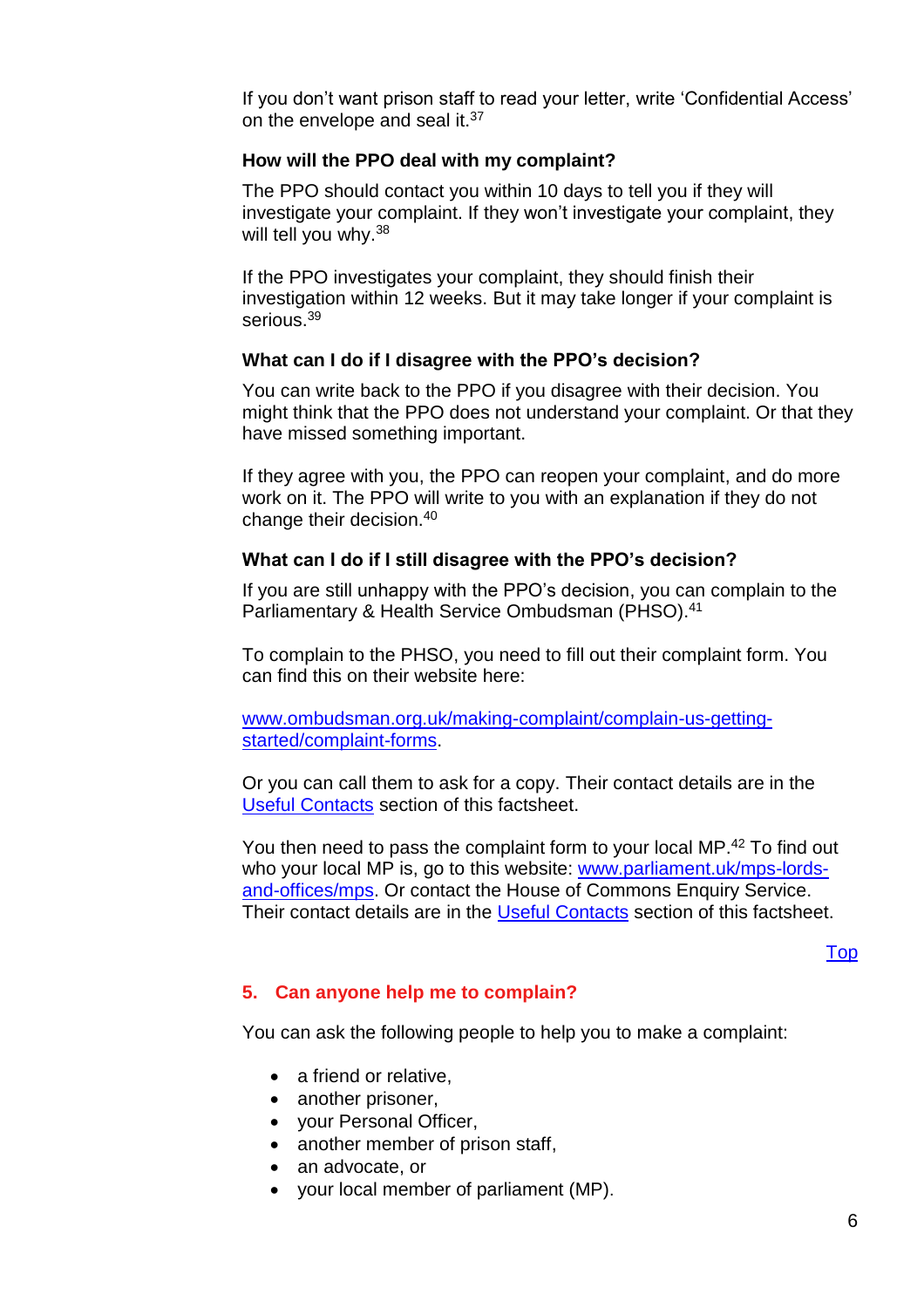#### **What's an advocate?**

An advocate is someone who can help you to understand your rights and get your voice heard. They are free to use and don't work for the NHS or prison service.

An NHS complaints advocate can help you to make an NHS complaint.

There may be an advocacy service to help you to make other types of complaints. But this isn't available everywhere. It is usually called 'generic' or 'community' advocacy.

#### How do I find an advocate?

- ask prison staff,
- ask a friend or family member to search for you, or
- call a charity who can search for you.

Your friend or relative can find your local service by doing an internet search. For example, they can search 'NHS Complaints Advocacy in Birmingham'.

If you would like to contact our advice line, you can find our contact details on the last page of this factsheet.

#### **Your MP**

You could ask your local MP to help you to make a complaint. They might help you to fill in forms. Or make a complaint on your behalf.

#### How do I find my MP?

You can find your local MP by going to the following website:

#### [www.parliament.uk/mps-lords-and-offices/mps.](http://www.parliament.uk/mps-lords-and-offices/mps)

Or by contacting the House of Commons Enquiry Service. Their contact details are in the [Useful Contacts](#page-7-0) section at the end of this factsheet.

You can find more information about '**Advocacy**' at [www.rethink.org.](http://www.rethink.org/) Or call our General Enquiries team on 0121 522 7007, and ask them to send you a copy of our factsheet.

#### [Top](#page-0-1)

#### <span id="page-6-0"></span>**6. How do I complain about a relative or friend's experience?**

You can help a relative or friend to complain, if they want you to.

You could:

- Give them information about how the complaints process works.
- Explain to them how the complaints process works.
- Help them to write their complaint.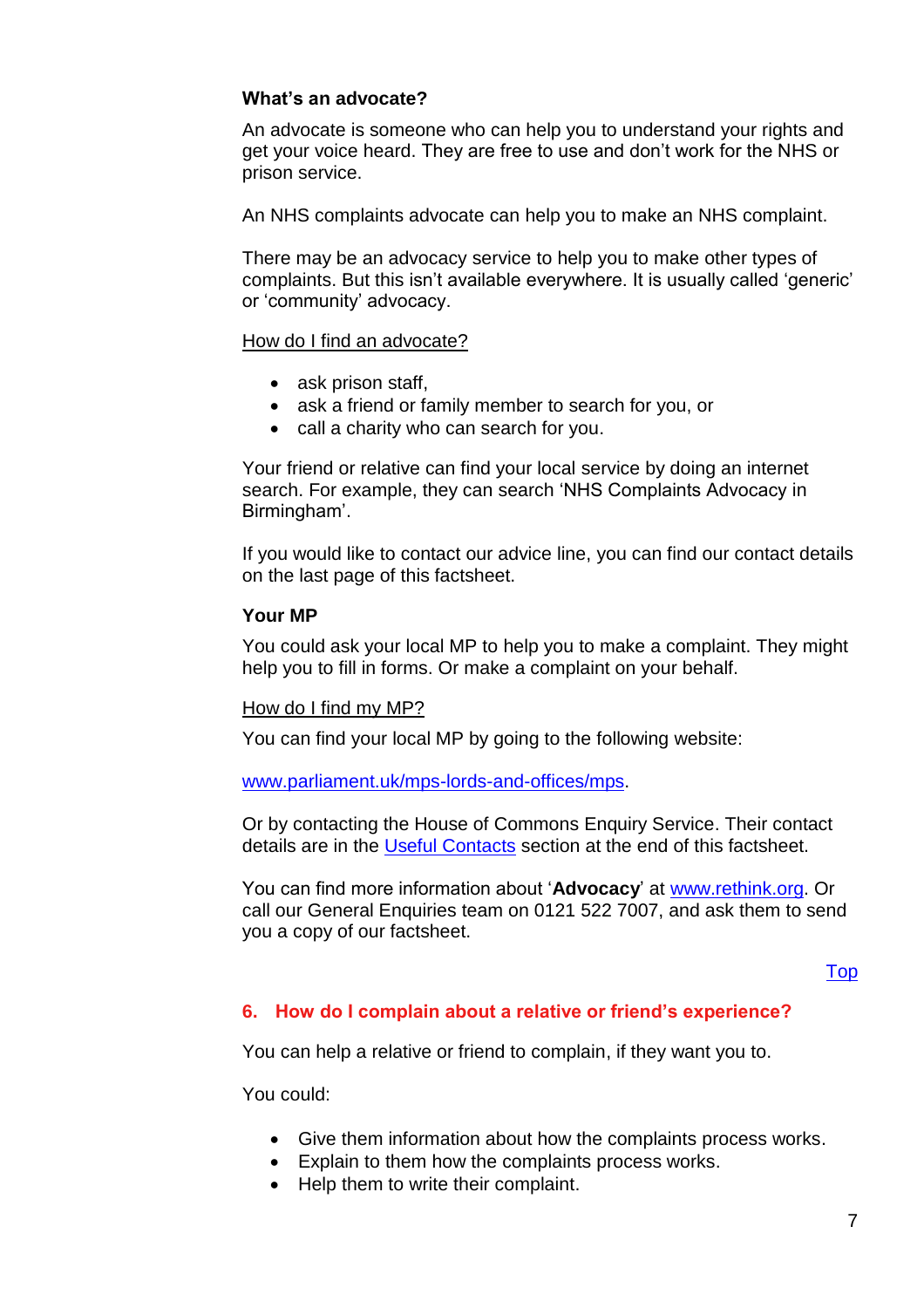- Find out who to send the complaint to.
- Help to monitor the progress of their complaint.

#### **Can I complain on my relative or friend's behalf?**

Your relative or friend should give their consent to say that they are happy for you to take a complaint forward on their behalf. Get written consent from them to do this. If you don't have consent, the office may not accept your complaint.

If your relative can't read or write, then you can write out a letter for them. You can ask them to put an X in a box next to a sentence saying that they are happy for you to complain for them. Your relative should also put their initials on the complaint form. You will need someone to be a witness to this, such as a friend or family member.

You are allowed to make a complaint about something that has affected you directly, without your relative's consent.

[Top](#page-0-1)

You can find more information about:

- Criminal courts and mental health
- Prison  $-$  going in
- Prison what happens while I am in prison
- Prison planning for release

at [www.rethink.org](http://www.rethink.org/) Or call our General Enquiries team on 0121 522 7007, and ask them to send you a copy of our factsheet.

#### <span id="page-7-0"></span>**Civil Legal Advice**

Civil Legal Advice gives free, confidential advice for people in England and Wales who can get legal aid.

**Telephone**: 0345 345 4 345. Open Monday-Friday, 9am-8pm. Saturday, 9am-12:30pm. **Website**: [www.gov.uk/civil-legal-advice](http://www.gov.uk/civil-legal-advice)

#### **The Law Society**

The Law Society is an independent professional body for solicitors in England and Wales. They have a search facility you can use to find a solicitor.

**Website**: [http://solicitors.lawsociety.org.uk](http://solicitors.lawsociety.org.uk/)

# **Further** Reading

**Useful** 

Contacts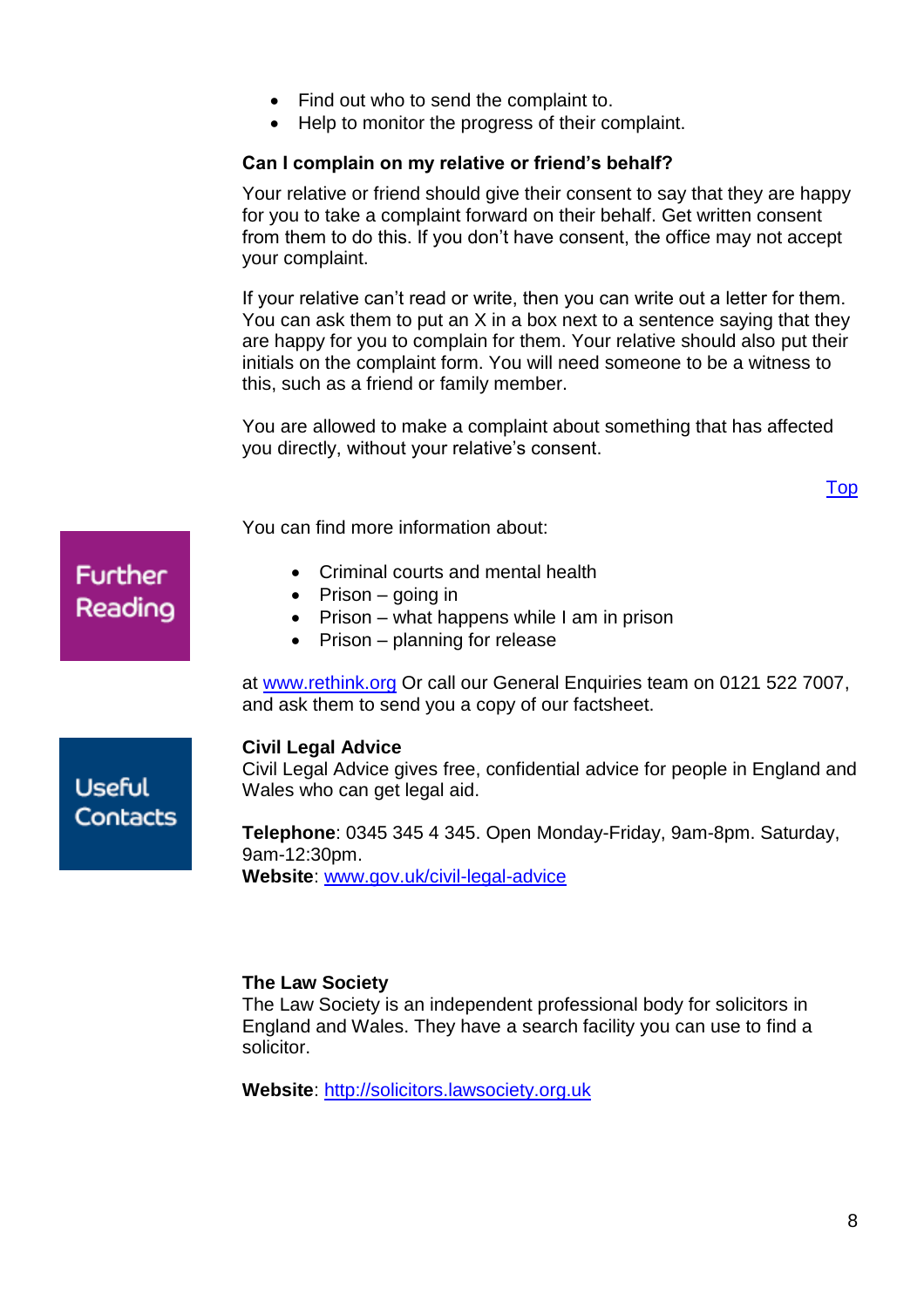#### **Equality Advisory Support Service (EASS)**

The EASS gives advice on discrimination and human rights to people in England, Scotland, and Wales.

**Telephone**: 0808 800 0082. Open Monday-Friday 9am-7pm. Saturday 10am-2pm. **Address:** FREEPOST EASS HELPLINE FPN6521 **Email**: via form on their website here: [www.equalityadvisoryservice.com/app/ask](http://www.equalityadvisoryservice.com/app/ask) **Website**: [www.equalityadvisoryservice.com](http://www.equalityadvisoryservice.com/)

#### **House of Commons Enquiry Service**

The House of Commons Enquiry Service can tell you who your MP is, and give you information about how the House of Commons works.

**Telephone**: 0800 112 4272. Open Monday-Friday, 10am-12pm and 2pm-4pm.

**Address**: House of Commons Enquiry Service, House of Commons, London, SW1A 0AA **Email**: [hcenquiries@parliament.uk](mailto:hcenquiries@parliament.uk) **Website**: [www.parliament.uk/mps-lords-and](http://www.parliament.uk/mps-lords-and-offices/offices/commons/hcio/contact-us)[offices/offices/commons/hcio/contact-us](http://www.parliament.uk/mps-lords-and-offices/offices/commons/hcio/contact-us)

#### **NHS England**

They fund all prison healthcare services in England. You can complain to them if you're not happy with the standard of healthcare you get.

**Telephone**: 0300 311 2233. Open weekdays, 8am-6pm, except Wednesdays when they open at 9.30am. **Address**: PO Box 16738, Redditch, B97 9PT **Email**: [england.contactus@nhs.net.](mailto:england.contactus@nhs.net) **Website**: [www.england.nhs.uk/contact-us/complaint/complaining-to-nhse](http://www.england.nhs.uk/contact-us/complaint/complaining-to-nhse)

#### **Parliamentary & Health Service Ombudsman (PHSO)**

They investigate complaints about NHS England, government departments, and other public organisations.

**Telephone**: 0345 015 4033. Open Monday-Friday, 8:30am-5:30pm. **Address**: Millbank Tower, 30 Millbank, London, SW1P 4QP **Email**: [phso.enquiries@ombudsman.org.uk](mailto:phso.enquiries@ombudsman.org.uk) **Website**: [www.ombudsman.org.uk](http://www.ombudsman.org.uk/)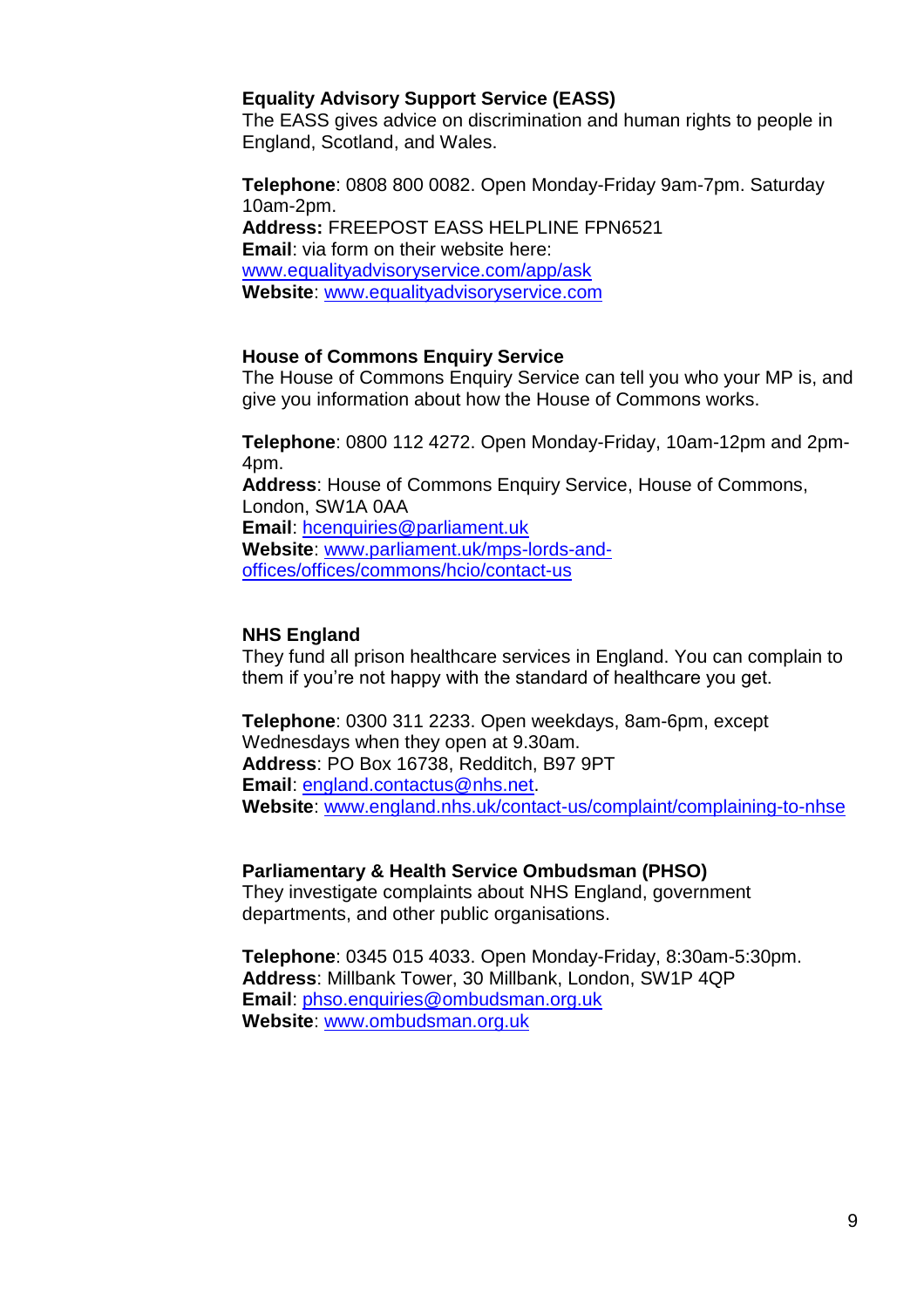#### **Prisoners' Advice Service (PAS)**

PAS gives free legal advice and information to prisoners in England and Wales on their rights, conditions of imprisonment, and Prison Rules.

**Telephone**: 020 7253 3323. Open Monday, Wednesday, Friday 10am-12.30pm and 2pm-4.30pm. **Address**: Prisoners' Advice Service, PO Box 46199, London, EC1M 4XA. **Email**: [advice@prisonersadvice.org.uk](mailto:advice@prisonersadvice.org.uk) **Website**: [www.prisonersadvice.org.uk](http://www.prisonersadvice.org.uk/)

#### **Prisoners' Families Helpline**

The Prisoners' Families Helpline can support anyone in England and Wales whose family member is in the criminal justice system. They give advice and information on all aspects of the system. For example, what happens when someone's arrested, visiting a prison, and preparing for release.

**Telephone**: 0808 808 2003. Open Monday to Friday, 9am-8pm. And weekends, 10am-3pm.

**Address**: Prisoners' Families Helpline, Pact, 29 Peckham Road, London, SE5 8UA

**Email**: [info@prisonersfamilies.org](mailto:info@prisonersfamilies.org) **Website**: [www.prisonersfamilies.org](http://www.prisonersfamilies.org/)

#### **Prison Reform Trust**

This is an independent charity that works to improve support for prisoners. They run a helpline that advises prisoners.

**Freephone information helpline:** 0808 802 0060. Open Monday & Thursday 3.30pm-5.30pm. Wednesday, 10.30am-12.30pm. **Helpline:** 020 7251 5070. Open Monday to Friday, 10am-5pm. This number is not free, but you do not need to put it on your pin. **Address**: Prison Reform Trust, FREEPOST ND 6125, London, EC1B 1PN **Email**: through form here: [www.prisonreformtrust.org.uk/contactus](http://www.prisonreformtrust.org.uk/contactus) **Website**: [www.prisonreformtrust.org.uk](http://www.prisonreformtrust.org.uk/)

#### **Prisons and Probation Ombudsman**

An independent body that investigates complaints about prisons.

**Telephone**: 020 7633 4149 or 0845 010 7938 **Address**: 3 rd Floor, 10 South Colonnade, London, E14 4PU **Email**: [mail@ppo.gov.uk](mailto:mail@ppo.gov.uk) **Website**: [www.ppo.gov.uk](http://www.ppo.gov.uk/)

References

<sup>1</sup> Ministry of Justice. *Prisoner Complaints,* PSI 02/2012. London: Ministry of Justice;

January 2016. Paragraph 2.6.

<sup>2</sup> As note 1, paragraph 2.1.1.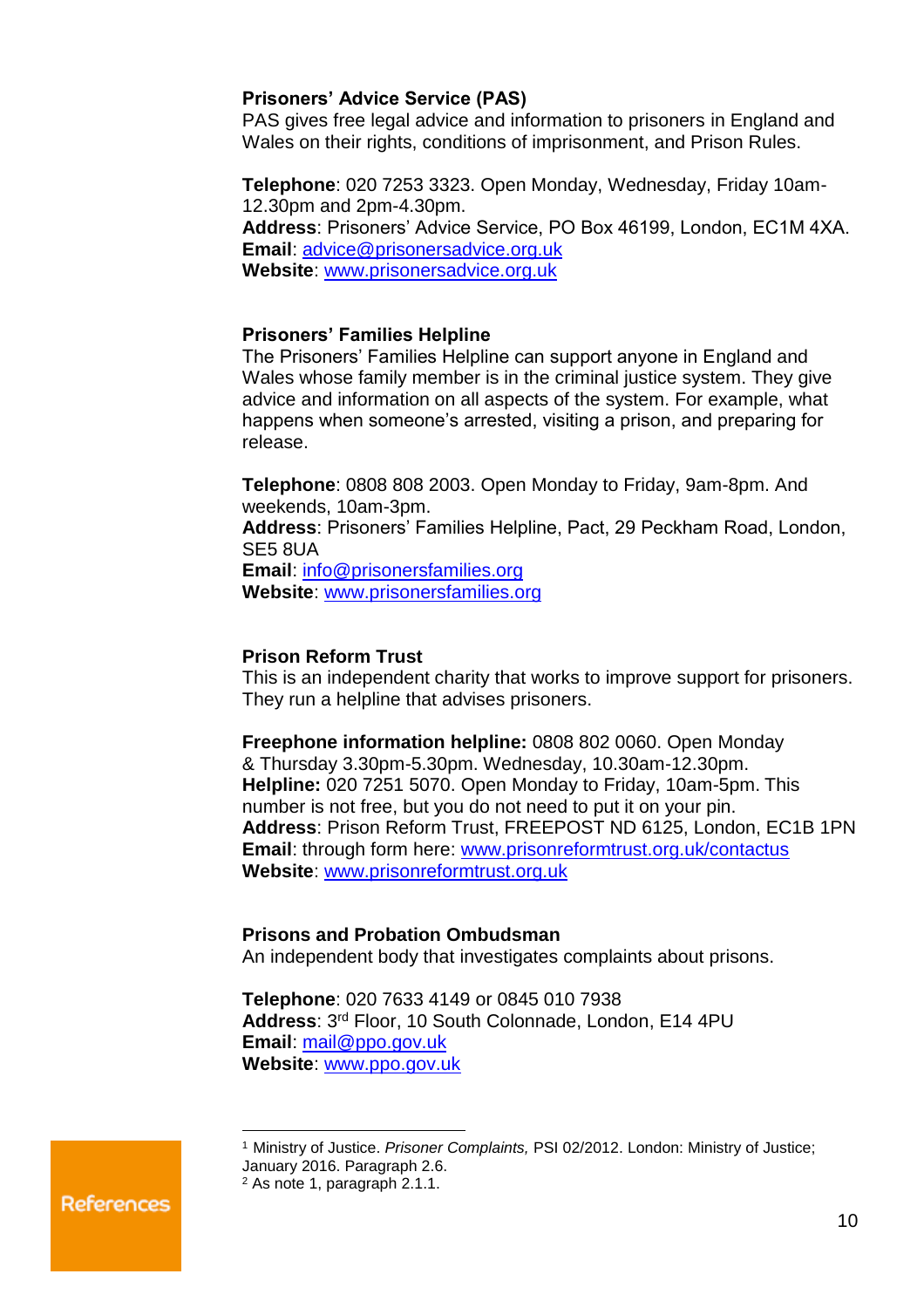As note 1, paragraph 2.1.3.

As note 1, page 15.

 $\overline{a}$ 

As note 1, paragraph 2.3.3.

As note 1, paragraph 2.1.1.

As note 1, page 15.

As note 1, page 15.

<sup>9</sup> As note 1, paragraph 2.7.3.

As note 1, paragraph 2.4.4.

As note 1, page 37.

 National Council for Independent Monitoring Boards (NCIMB). *National Monitoring Framework*. London: NCIMB; 2016. Page 6.

<sup>13</sup> Independent Monitoring Board. *About us.* <u>[www.imb.org.uk/about-us](http://www.imb.org.uk/about-us)</u> [accessed 5<sup>th</sup> July 2019].

Rule 78(1), *Prison Rules 1999*. SI 1999/728. London: TSO; 1999.

As note 12, section 3, page 3.

As note 1, paragraph 2.5.1.

As note 1, paragraph 2.5.3.

As note 1, paragraph 2.5.1.

As note 1, paragraph 2.5.1.

As note 1, paragraph 2.5.1.

As note 1, paragraph 2.5.5.

As note 1, paragraph 2.5.2.

National Audit Office. *Mental Health in Prisons*. London: NAO; June 2017. Page 6.

 NHS England. *Service Specification - Integrated Mental Health Service for Prisons in England*. NHS England: London; March 2018. Page 48.

 Gov.uk. *Healthcare for offenders*. [www.gov.uk/guidance/healthcare-for-offenders](https://www.gov.uk/guidance/healthcare-for-offenders) [accessed 6th June 2019].

<sup>26</sup> Informed confirmed by called to NHS England on 5<sup>th</sup> July 2019.

As note 1, Annex C.

National Offender Management Service (NOMS). *Service Specification for Processing* 

*& Resolution of Prisoner Complaints*. London: NOMS; 2015. Page 9.

As note 1, page 15.

As note 1, paragraph 2.6.2.

As note 1, page 32.

As note 1, paragraph 2.1.9.

As note 1, paragraph 2.1.4.

As note 1, paragraph 2.1.4.

Prison & Complaints Ombudsman. *How to submit a complaint.* 

[www.ppo.gov.uk/investigations/make-complaint/how-to-make-a-complaint-dvd](http://www.ppo.gov.uk/investigations/make-complaint/how-to-make-a-complaint-dvd) [accessed 6<sup>th</sup> June 2019].

 Ministry of Justice. *The Prisons and Probation Ombudsman*, PSI 58/2010. London: Ministry of Justice; 2010. Paragraph 4.6.

As note 36, paragraph 4.8.

 Prisons & Probation Ombudsman. *Frequently asked questions about complaints.*  [www.ppo.gov.uk/investigations/make-complaint/complaints-faq-2](http://www.ppo.gov.uk/investigations/make-complaint/complaints-faq-2/) [accessed 13<sup>th</sup> May 2019]. Question 'What happens after I have complained?'.

 Prisons & Probation Ombudsman. *What to expect when you make a complaint.*  [www.ppo.gov.uk/investigations/make-complaint/what-to-expect](http://www.ppo.gov.uk/investigations/make-complaint/what-to-expect) [accessed 13<sup>th</sup> May 2019].

 As note 38, question 'What if I am unhappy with the Ombudsman's decision?'. As note 40.

Parliamentary and Health Service Ombudsman. *Complaint forms.*

[www.ombudsman.org.uk/making-complaint/complain-us-getting-started/complaint-forms](http://www.ombudsman.org.uk/making-complaint/complain-us-getting-started/complaint-forms) [accessed 13th May 2019].